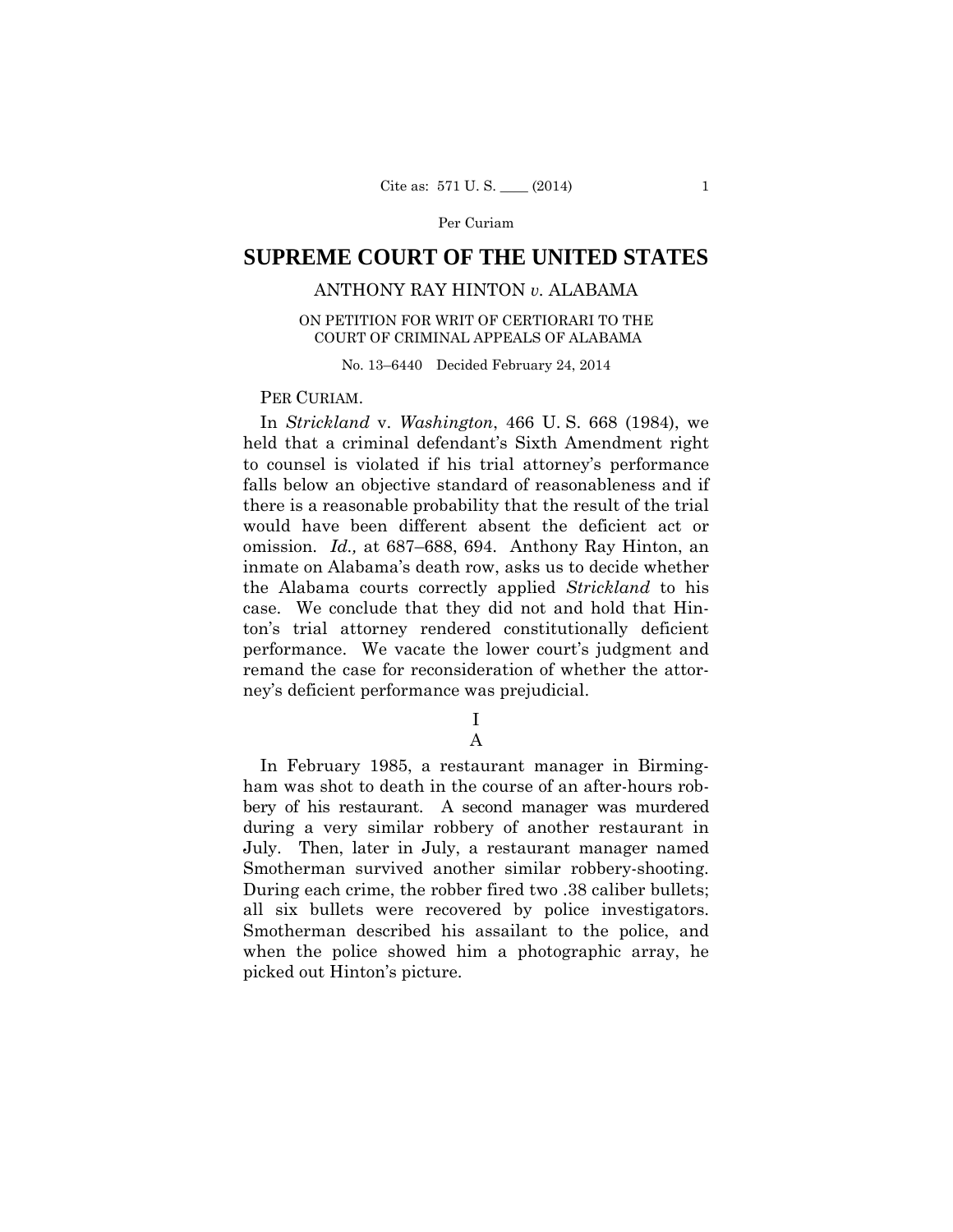## Per Curiam

The police arrested Hinton and recovered from his house a .38 caliber revolver belonging to his mother, who shared the house with him. After analyzing the six bullets fired during the three crimes and test-firing the revolver, examiners at the State's Department of Forensic Sciences concluded that the six bullets had all been fired from the same gun: the revolver found at Hinton's house. Hinton was charged with two counts of capital murder for the killings during the first two robberies. He was not charged in connection with the third robbery (that is, the Smotherman robbery).

At trial, the State's strategy was to link Hinton to the Smotherman robbery through eyewitness testimony and forensic evidence about the bullets fired at Smotherman and then to persuade the jury that, in light of the similarity of the three crimes and forensic analysis of the bullets and the Hinton revolver, Hinton must also have committed the two murders. Smotherman identified Hinton as the man who robbed his restaurant and tried to kill him, and two other witnesses provided testimony that tended to link Hinton to the Smotherman robbery. Hinton maintained that he was innocent and that Smotherman had misidentified him. In support of that defense, Hinton presented witnesses who testified in support of his alibi that he was at work at a warehouse at the time of the Smotherman robbery. See 548 So. 2d 562, 568–569 (Ala. 1989) (summarizing the evidence on each side of the case).

The six bullets and the revolver were the only physical evidence. Besides those items, the police found no evidence at the crime scenes that could be used to identify the perpetrator (such as fingerprints) and no incriminating evidence at Hinton's home or in his car. The State's case turned on whether its expert witnesses could convince the jury that the six recovered bullets had indeed been fired from the Hinton revolver. According to the Alabama Supreme Court, "the only evidence linking Hin-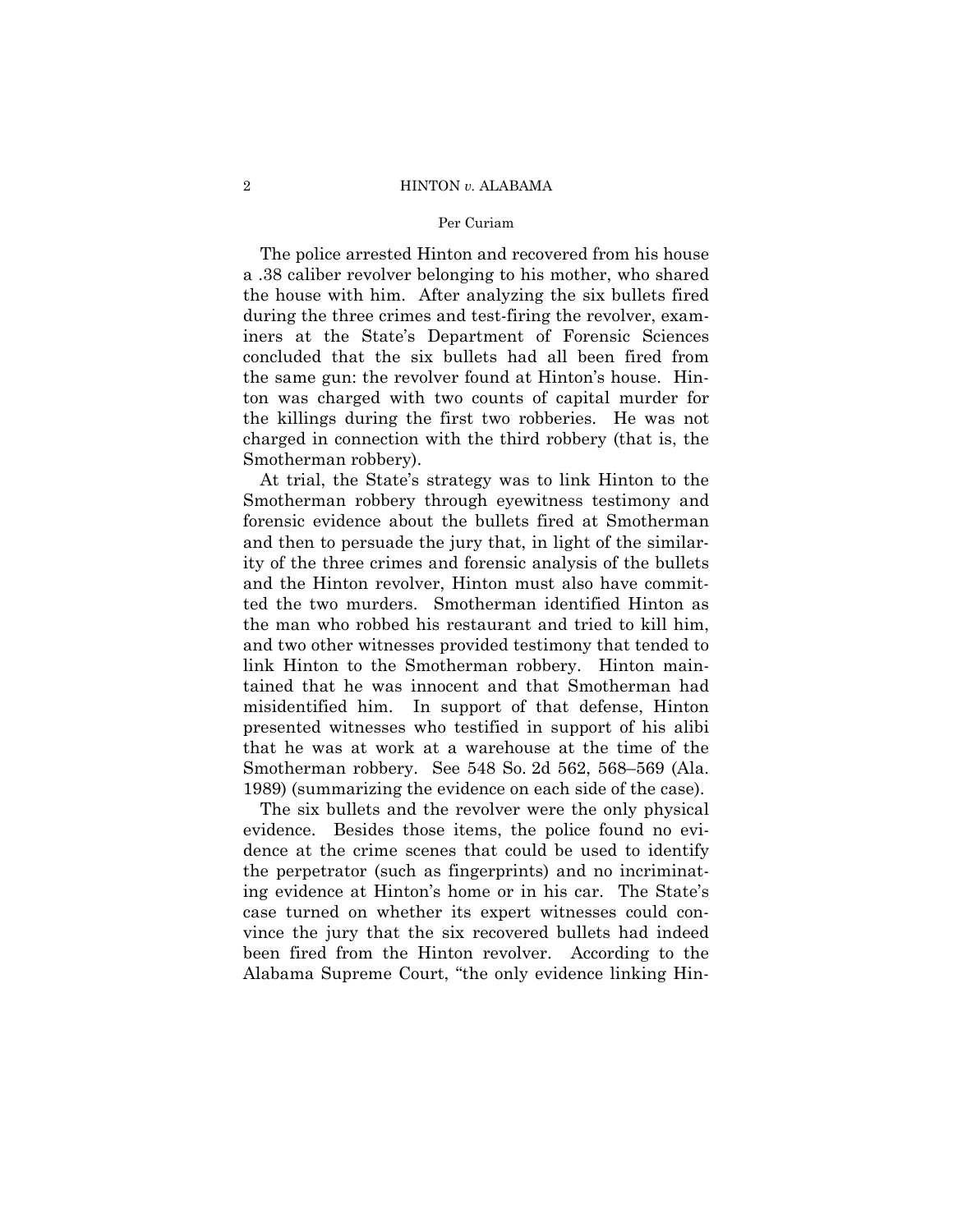ton to the two murders were forensic comparisons of the bullets recovered from those crime scenes to the Hinton revolver." 2008 WL 4603723, \*2 (Oct. 17, 2008).

The category of forensic evidence at issue in this case is "firearms and toolmark" evidence. Toolmark examiners attempt to determine whether a bullet recovered from a crime scene was fired from a particular gun by comparing microscopic markings (toolmarks) on the recovered bullet to the markings on a bullet known to have been fired from that gun. The theory is that minor differences even between guns of the same model will leave discernible traces on bullets that are unique enough for an examiner to conclude that the recovered bullet was or was not fired from a given weapon. See generally National Research Council, Strengthening Forensic Science in the United States: A Path Forward 150–155 (2009).

 Recognizing that Hinton's defense called for an effective rebuttal of the State's expert witnesses, Hinton's attorney filed a motion for funding to hire an expert witness of his own. In response, the trial judge granted \$1,000 with this statement:

"'I don't know as to what my limitations are as for how much I can grant, but I can grant up to \$500.00 in each case [that is, for each of the two murder charges, which were tried together] as far as I know right now and I'm granting up to \$500.00 in each of these two cases for this. So if you need additional experts I would go ahead and file on a separate form and I'll have to see if I can grant additional experts, but I am granting up to \$500.00, which is the statutory maximum as far as I know on this and if it's necessary that we go beyond that then I may check to see if we can, but this one's granted.'" 2006 WL 1125605, \*59 (Ala. Crim. App., Apr. 28, 2006) (Cobb, J., dissenting) (quoting Tr. 10).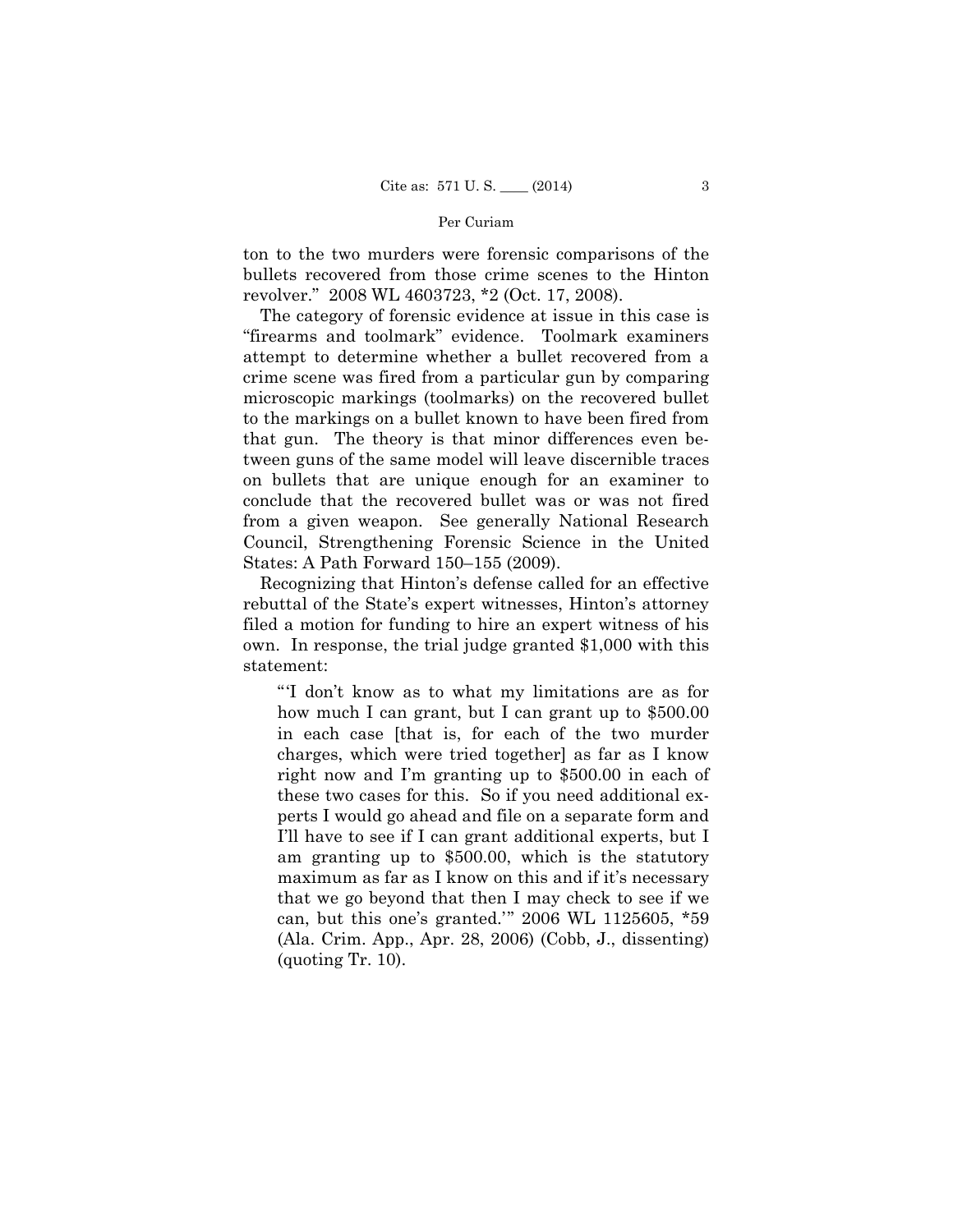Hinton's attorney did not take the judge up on his invitation to file a request for more funding.

In fact, \$500 per case (\$1,000 total) was *not* the statutory maximum at the time of Hinton's trial. An earlier version of the statute had limited state reimbursement of expenses to one half of the \$1,000 statutory cap on attorney's fees, which explains why the judge believed that Hinton was entitled to up to \$500 for each of the two murder charges. See *Smelley* v. *State*, 564 So. 2d 74, 88 (Ala. Crim. App. 1990). But the relevant statute had been amended to provide: "'Counsel shall also be entitled to be reimbursed for any expenses reasonably incurred in such defense to be approved in advance by the trial court.'" See *Dubose* v. *State*, 662 So. 2d 1156, 1177, n. 5 (Ala. Crim. App. 1993) (quoting Ala. Code §15–12–21(d) (1984)), aff 'd 662 So. 2d 1189 (Ala. 1995). That amendment went into effect on June 13, 1984, *Dubose*, *supra,* at 1177, n. 5, which was over a year before Hinton was arrested, so Hinton's trial attorney could have corrected the trial judge's mistaken belief that a \$1,000 limit applied and accepted his invitation to file a motion for additional funds.

 reasonably incurred." At an evidentiary hearing held on The attorney failed to do so because he was himself unaware that Alabama law no longer imposed a specific limit and instead allowed reimbursement for "any expenses Hinton's postconviction petition, the following conversation occurred between a state attorney and Hinton's trial attorney:

"Q. You did an awful lot of work to try and find what you believed to be a qualified expert in this case, didn't you?

"A. Yes, sir, I did.

"Q. Would you characterize it that you did everything that you knew to do?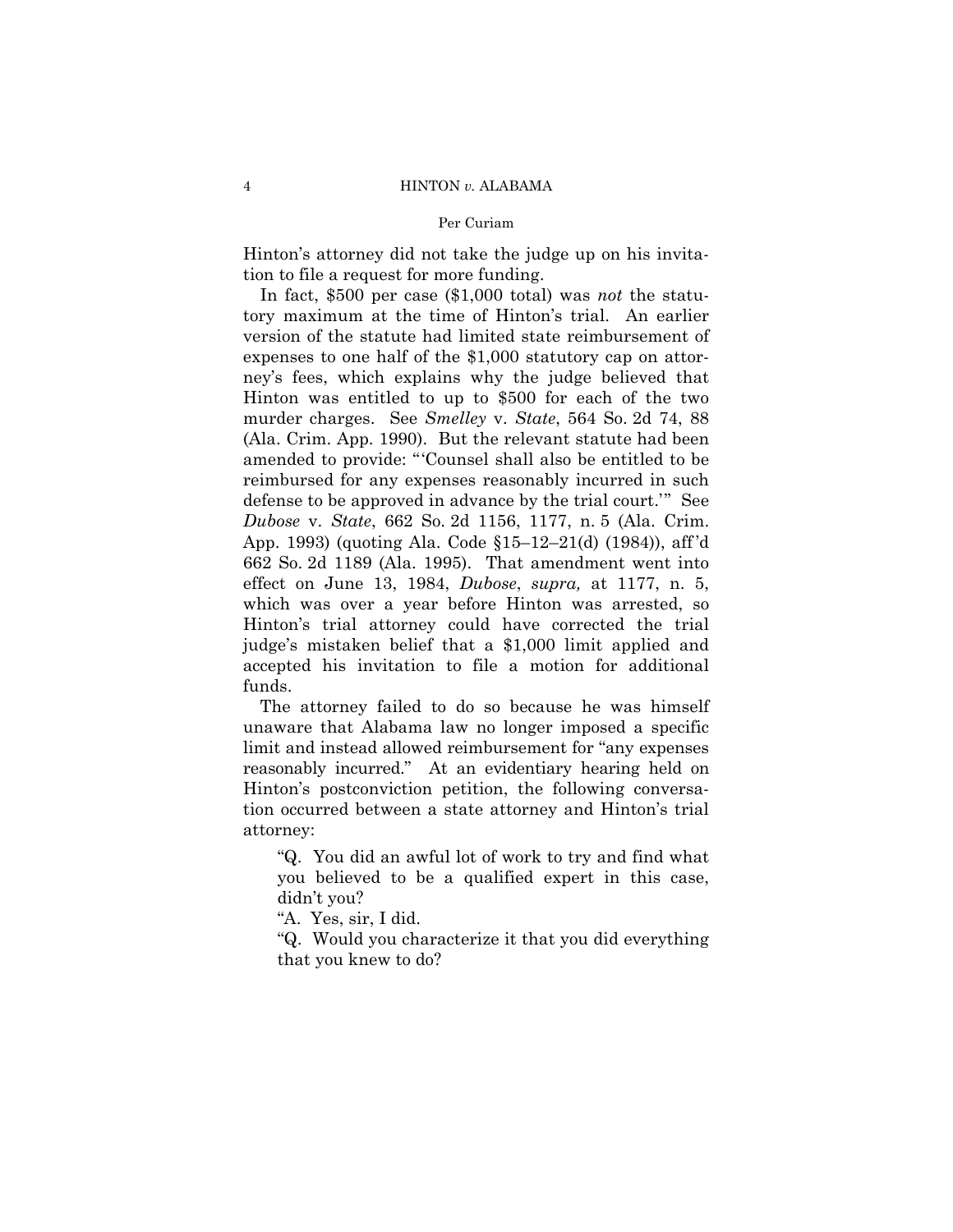"A. Yes, sir, I think so.

"Q. And this case, did it come down to an unwillingness of experts to work for the price that you were able to pay?

"A. Yes, sir, I think it did.

"Q. So your failure to get an expert that you would have been let's say a hundred percent satisfied with was not a failure on your part to go out and do some act, it was a failure of the court to approve what you believed would have been sufficient funds?

"A. Well, putting it a little differently, yes, sir, it was a failure—*it was my failure, my inability under the statute to obtain any more funding for the purpose of hiring qualified experts*." Reporter's Official Tr. 206– 207 (emphasis added).

Operating under the mistaken belief that he could pay no more than \$1,000, Hinton's attorney went looking for an expert witness. According to his postconviction testimony, he made an extensive search for a well-regarded expert, but found only one person who was willing to take the case for the pay he could offer: Andrew Payne. Hinton's attorney "testified that Payne did not have the expertise he thought he needed and that he did not consider Payne's testimony to be effective." 2006 WL 1125605, \*27. As he told the trial judge during a pretrial hearing:

"I made an effort to get somebody that I thought would be useable. And I'll have to tell you what I did [about] Payne. I called a couple of other lawyers in town . . . to ask if they knew of anybody. One of them knew him; one of them knew him. The reason I didn't contact him was because he wasn't recommended by the lawyer. So now I'm stuck that he's the only guy I could possibly produce." *Id.,* at \*30 (internal quotation marks omitted).

At trial, Payne testified that the toolmarks in the barrel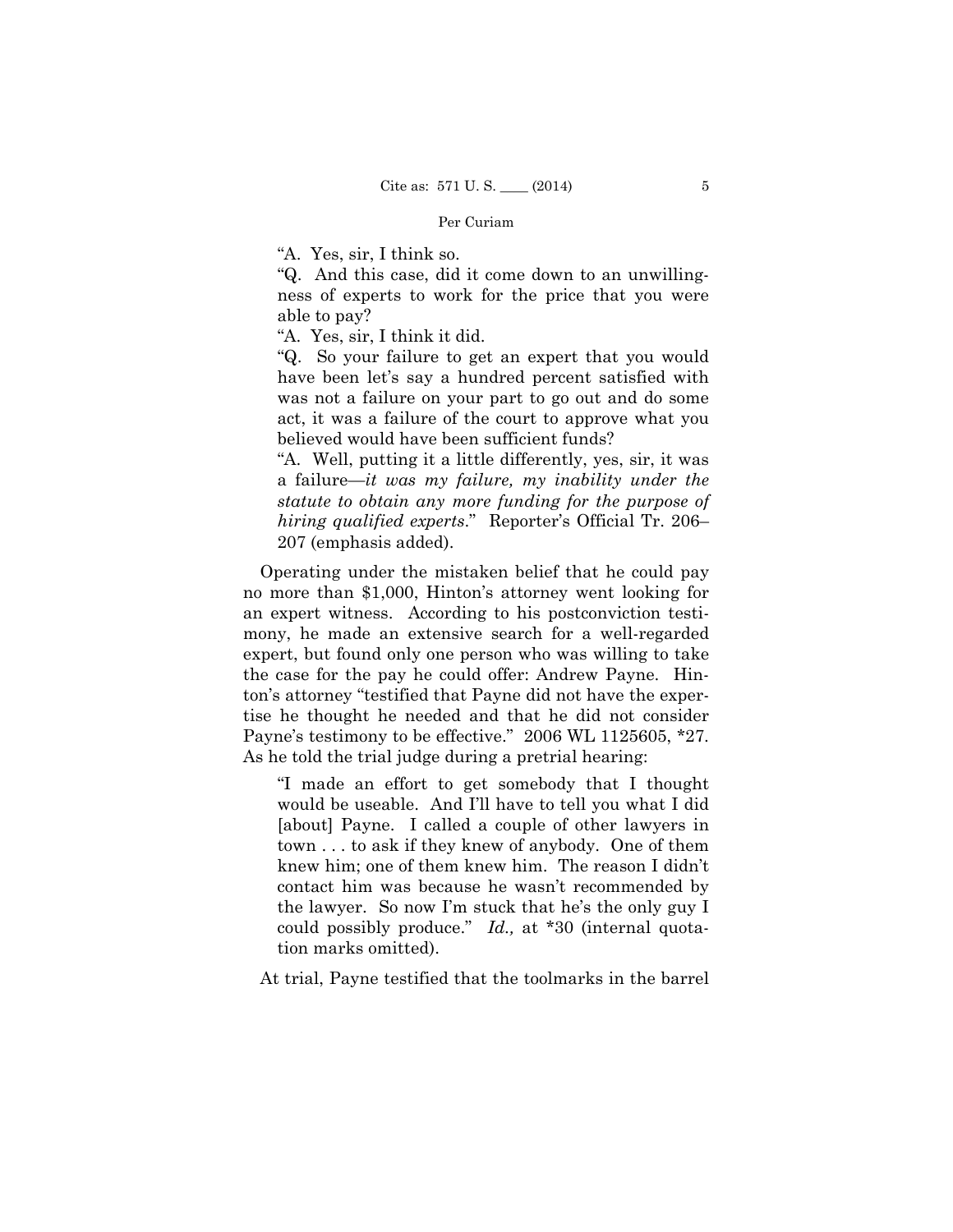# Per Curiam

of the Hinton revolver had been corroded away so that it would be impossible to say with certainty whether a particular bullet had been fired from that gun. He also testified that the bullets from the three crime scenes did not match one another. The State's two experts, by contrast, maintained that all six bullets had indeed been fired from the Hinton revolver.

On cross-examination, the prosecutor badly discredited Payne. Payne admitted that he'd testified as an expert on firearms and toolmark identification just twice in the preceding eight years and that one of the two cases involved a shotgun rather than a handgun. Payne also conceded that he had had difficulty operating the microscope at the state forensic laboratory and had asked for help from one of the state experts. The prosecutor ended the cross-examination with this colloquy:

"Q. Mr. Payne, do you have some problem with your vision?

- "A. Why, yes.
- "Q. How many eyes do you have?
- "A. One." Tr. 1667.

The prosecutor's closing argument highlighted the fact that Payne's expertise was in military ordnance, not firearms and toolmark identification, and that Payne had graduated in 1933 (more than half a century before the trial) with a degree in civil engineering, whereas the State's experts had years of training and experience in the field of firearms and toolmark examination. The prosecutor said:

"'I ask you to reject [Payne's] testimony and you have that option because you are the judges of the facts and whose testimony, Mr. Yates' or Mr. Payne's, you will give credence to, and I submit to you that as between these two men there is no match between them. There is no comparison. One man just doesn't have it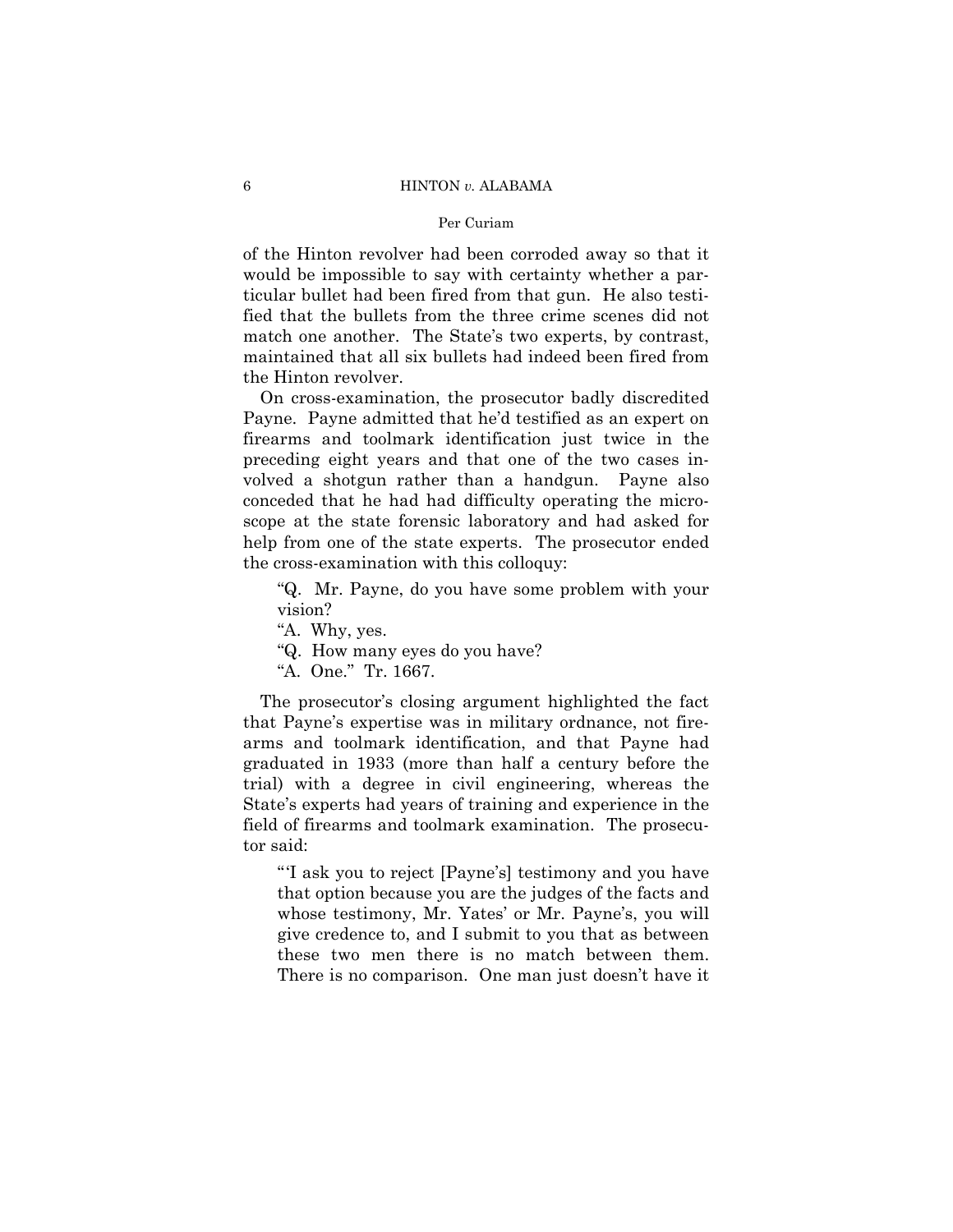and the other does it day in and day out, month in and month out, year in and year out, and is recognized across the state as an expert.'" 2006 WL 1125605, \*64 (Cobb, J., dissenting) (quoting Tr. 1733–1734).

The jury convicted Hinton and recommended by a 10 to-2 vote that he be sentenced to death. The trial judge accepted that recommendation and imposed a death sentence.

In his state postconviction petition, Hinton contended that his trial attorney was "'ineffective to not seek additional funds when it became obvious that the individual willing to examine the evidence in the case for the \$1,000 allotted by the court was incompetent and unqualified. Indeed, this failure to seek additional, sufficient funds is rendered all the more inexplicable by the trial court's express invitation to counsel to seek more funds if such funds were necessary.'" 2006 WL 1125605, \*28.

To show that he had been prejudiced by Payne's ineffective testimony, Hinton produced three new experts on toolmark evidence. One of the three, a forensic consultant named John Dillon, had worked on toolmark identification at the Federal Bureau of Investigation's forensics laboratory and, from 1988 until he retired in 1994, had served as chief of the firearms and toolmark unit at the FBI's headquarters. The other two postconviction experts had worked for many years as firearms and toolmark examiners at the Dallas County Crime Laboratory and had each testified as toolmark experts in several hundred cases.

All three experts examined the physical evidence and testified that they could not conclude that any of the six bullets had been fired from the Hinton revolver. The State did not submit rebuttal evidence during the postconviction hearing, and one of Hinton's experts testified that, pursuant to the ethics code of his trade organization, the Associ-

B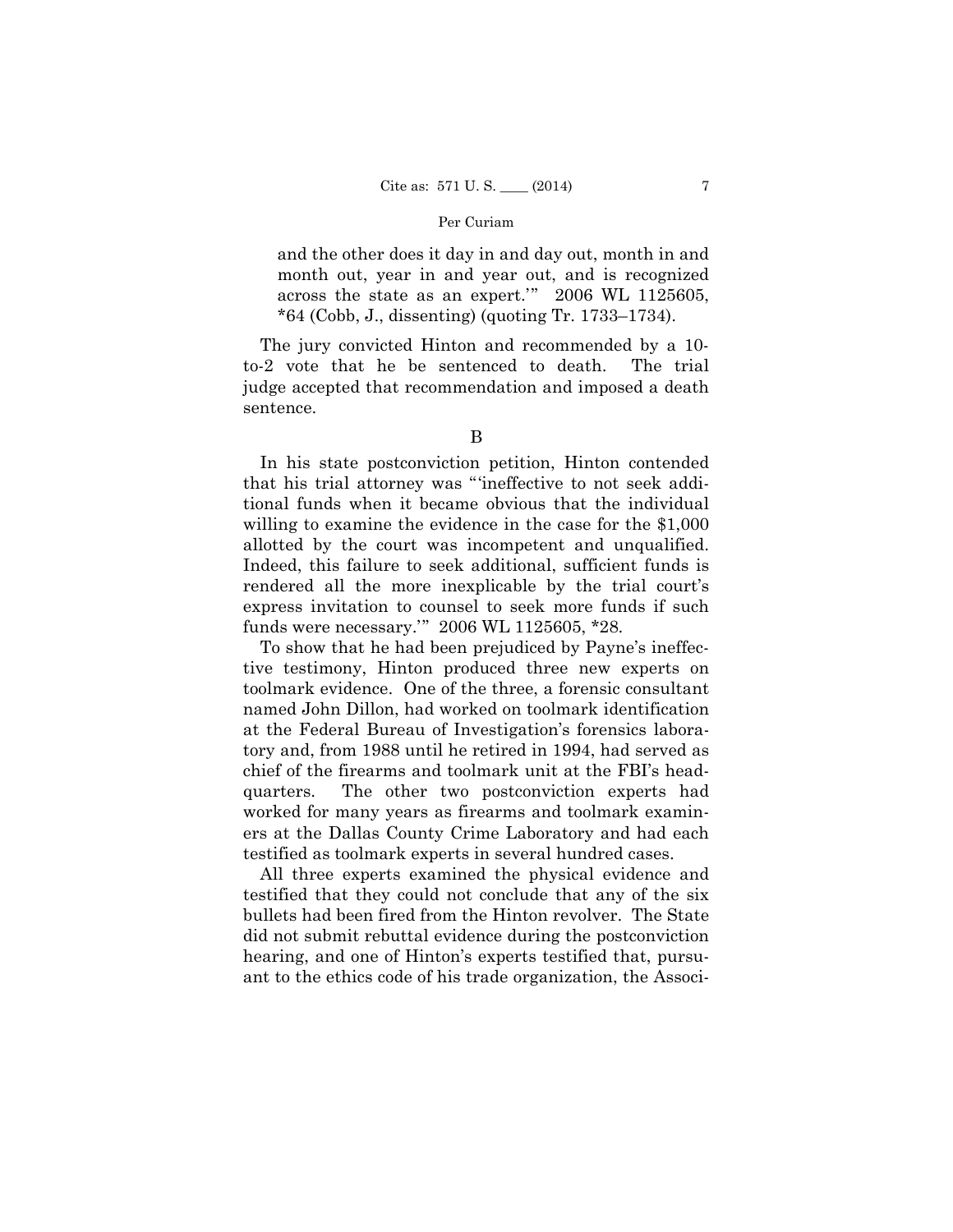ation of Firearm and Tool Mark Examiners, he had asked the State's expert, Yates, to show him how he had determined that the recovered bullets had been fired from the Hinton revolver. Yates refused to cooperate.

 $\mathcal{C}$ 

The circuit court denied Hinton's postconviction petition on the ground that Hinton had not been prejudiced by Payne's allegedly poor performance because Payne's testimony did not depart from what Hinton's postconviction experts had said: The bullets could not be affirmatively matched either to one another or to the Hinton revolver.

 ported the inference that Hinton was innocent. *Id.,* at \*31. The Alabama Court of Criminal Appeals affirmed by a 3-to-2 vote. 2006 WL 1125605. The court agreed with the circuit court that Hinton had not been prejudiced because Payne's testimony, if believed by the jury, strongly sup-Then-Judge Cobb (who later became chief justice of the Alabama Supreme Court) dissented. In her view, Hinton's attorney had been ineffective in failing to seek additional funds to hire a better expert and Hinton had been prejudiced by that failure, meaning that he was entitled to a new trial. Then-Judge Shaw (who is now a justice of the Alabama Supreme Court) also dissented. He would have remanded the case to the circuit court to make a finding as to whether or not Payne was qualified to act as an expert on toolmark evidence. He stated that "[i]t goes without saying that, with knowledge that sufficient funds were available to have a qualified firearms and toolmarks expert, no reasonable criminal defense lawyer would seek out and hire an unqualified firearms witness." *Id.,* at \*73.

The Supreme Court of Alabama reversed and remanded. 2008 WL 4603723. After quoting at length from Judge Shaw's dissent, the Court stated, "We agree with Judge Shaw that 'the dispositive issue is whether Payne was a qualified firearms and toolmarks expert' and that in deny-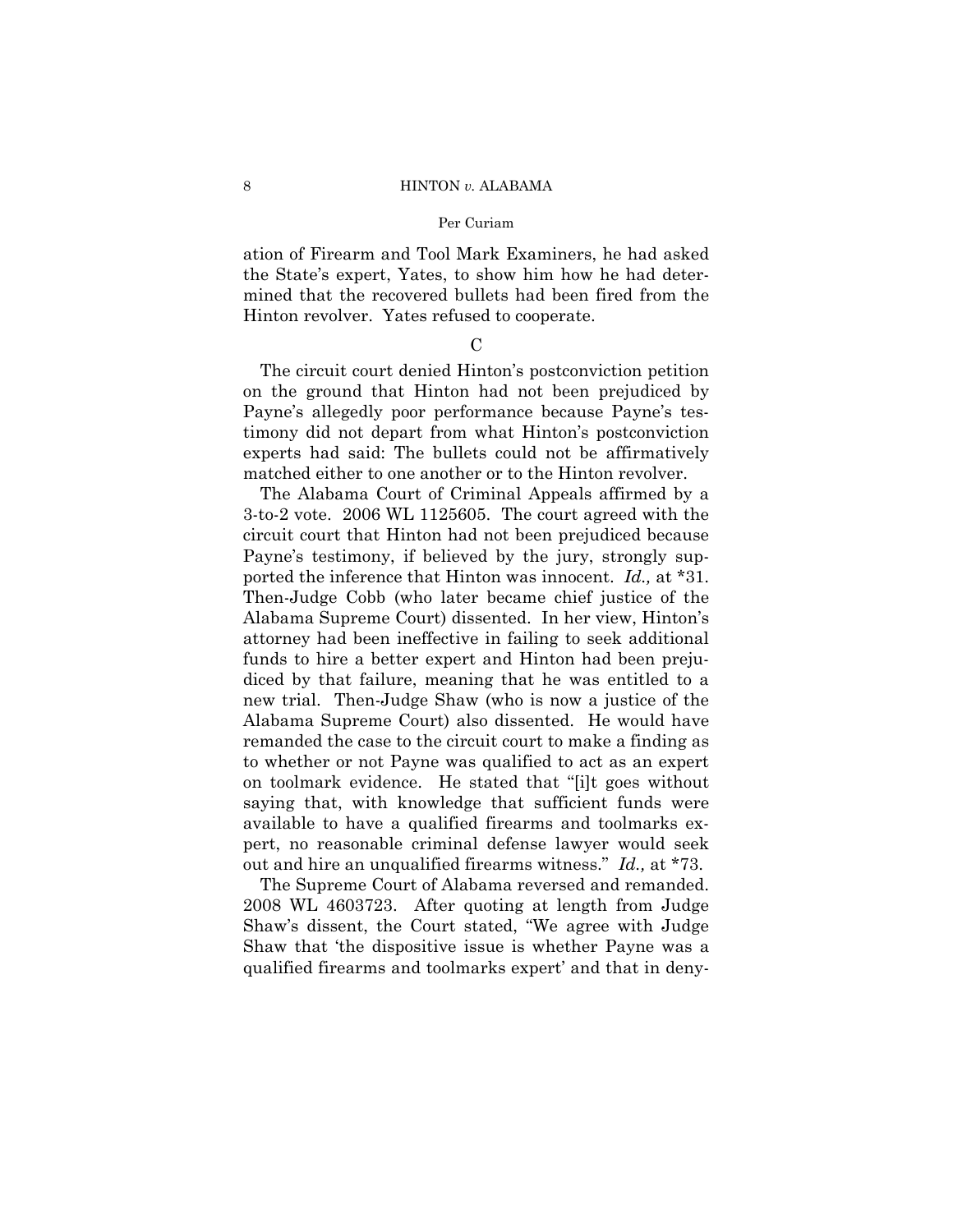ing Hinton's [postconviction] petition the trial court did not directly rule on 'the issue whether Payne was qualified to be testifying in the first place.'" *Id.,* at \*4 (quoting 2006 WL 1125605, \*70, \*72 (Shaw, J., dissenting)). The Supreme Court was thus focused on Payne's own qualifications, rather than on whether a better expert—one who could have been hired had the attorney learned that there was no funding cap and requested additional funds would have made a more compelling case for Hinton.

 means of knowledge in a specialized art or science is to On remand, the circuit court held that Payne was indeed qualified to testify as a firearms and toolmark expert witness under the Alabama evidentiary standard in place at the time of the trial, which required only that Payne have had "knowledge of firearms and toolmarks examination beyond that of an average layperson." 2008 WL 5517591, \*5 (Ala. Crim. App., Dec. 19, 2008); see also *Charles* v. *State*, 350 So. 2d 730, 733 (Ala. Crim. App. 1977) ("An 'expert witness' is one who can enlighten a jury more than the average man in the street. . . . An expert witness, by definition, is any person whose opportunity or some degree better than that found in the average juror or witness"). The appellate court affirmed the circuit court's ruling that Payne was qualified under the applicable standard. 2013 WL 598122 (Ala. Crim. App., Feb. 15, 2013). The Alabama Supreme Court denied review by a 4 to-3 vote, with two justices recused. Hinton then filed this petition for a writ of certiorari.

# II

This case calls for a straightforward application of our ineffective-assistance-of-counsel precedents, beginning with *Strickland* v. *Washington*, 466 U. S. 668. *Strickland*  recognized that the Sixth Amendment's guarantee that "[i]n all criminal prosecutions, the accused shall enjoy the right . . . to have the Assistance of Counsel for his defence"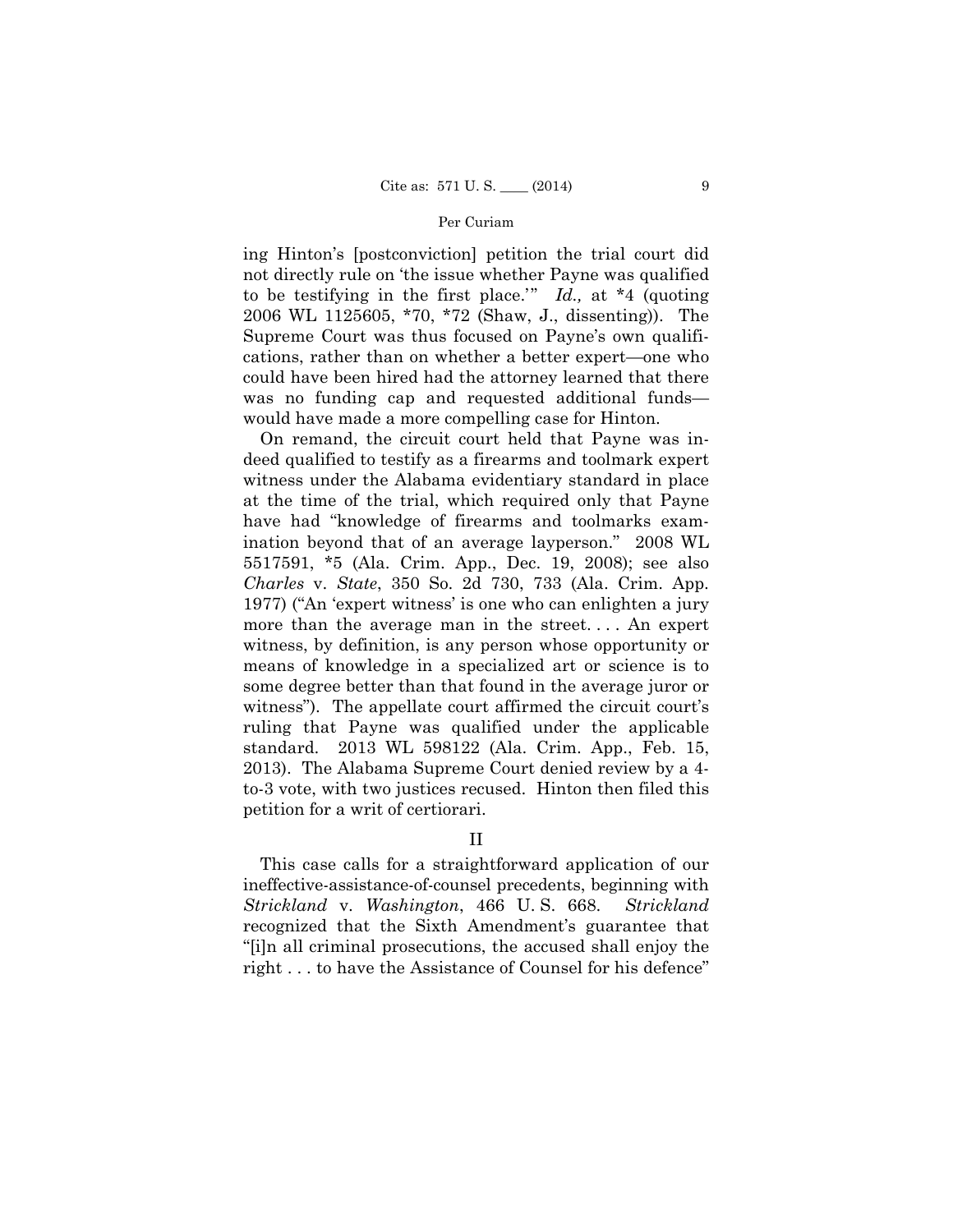## Per Curiam

entails that defendants are entitled to be represented by an attorney who meets at least a minimal standard of competence. *Id.,* at 685–687. "Under *Strickland*, we first determine whether counsel's representation 'fell below an objective standard of reasonableness.' Then we ask whether 'there is a reasonable probability that, but for counsel's unprofessional errors, the result of the proceeding would have been different.'" *Padilla* v. *Kentucky*, 559 U. S. 356, 366 (2010) (quoting *Strickland*, *supra,* at 688, 694).

 "The first prong—constitutional deficiency—is necessarily linked to the practice and expectations of the legal community: 'The proper measure of attorney performance remains simply reasonableness under prevailing professional norms.'" *Padilla*, *supra,* at 366 (quoting *Strickland*, *supra,* at 688). "In any case presenting an ineffectiveness claim, the performance inquiry must be whether counsel's assistance was reasonable considering all the circumstances." *Strickland*, *supra,* at 688. Under that standard, it was unreasonable for Hinton's lawyer to fail to seek additional funds to hire an expert where that failure was based not on any strategic choice but on a mistaken belief that available funding was capped at \$1,000.

"Criminal cases will arise where the only reasonable and available defense strategy requires consultation with experts or introduction of expert evidence." *Harrington* v. *Richter*, 562 U.S. (2011) (slip op., at 16). This was such a case. As Hinton's trial attorney recognized, the core of the prosecution's case was the state experts' conclusion that the six bullets had been fired from the Hinton revolver, and effectively rebutting that case required a competent expert on the defense side. Hinton's attorney also recognized that Payne was not a good expert, at least with respect to toolmark evidence. Nonetheless,

A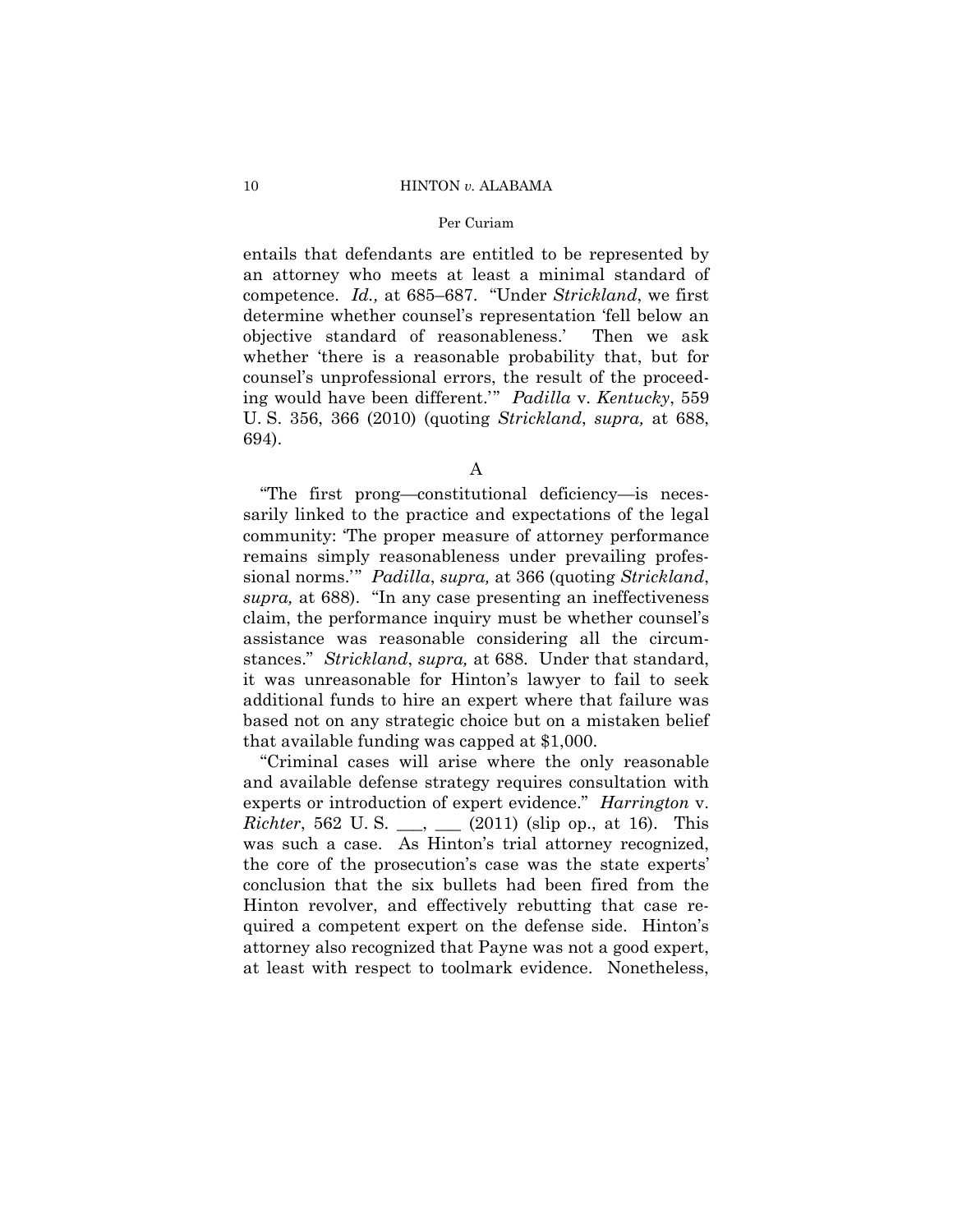he felt he was "stuck" with Payne because he could not find a better expert willing to work for \$1,000 and he believed that he was unable to obtain more than \$1,000 to cover expert fees.

As discussed above, that belief was wrong: Alabama law in effect beginning more than a year before Hinton was arrested provided for state reimbursement of "any expenses reasonably incurred in such defense to be approved in advance by the trial court." Ala. Code §15–12–21(d). And the trial judge expressly invited Hinton's attorney to file a request for further funds if he felt that more funding was necessary. Yet the attorney did not seek further funding.

The trial attorney's failure to request additional funding in order to replace an expert he knew to be inadequate because he mistakenly believed that he had received all he could get under Alabama law constituted deficient performance. Under *Strickland*, "strategic choices made after thorough investigation of law and facts relevant to plausible options are virtually unchallengeable; and strategic choices made after less than complete investigation are reasonable precisely to the extent that reasonable professional judgments support the limitations on investigation. In other words, counsel has a duty to make reasonable investigations or to make a reasonable decision that makes particular investigations unnecessary." 466 U. S., at 690–691. Hinton's attorney knew that he needed more funding to present an effective defense, yet he failed to make even the cursory investigation of the state statute providing for defense funding for indigent defendants that would have revealed to him that he could receive reimbursement not just for \$1,000 but for "any expenses reasonably incurred." An attorney's ignorance of a point of law that is fundamental to his case combined with his failure to perform basic research on that point is a quintessential example of unreasonable performance under *Strickland*. See, *e.g., Williams* v. *Taylor*, 529 U. S. 362,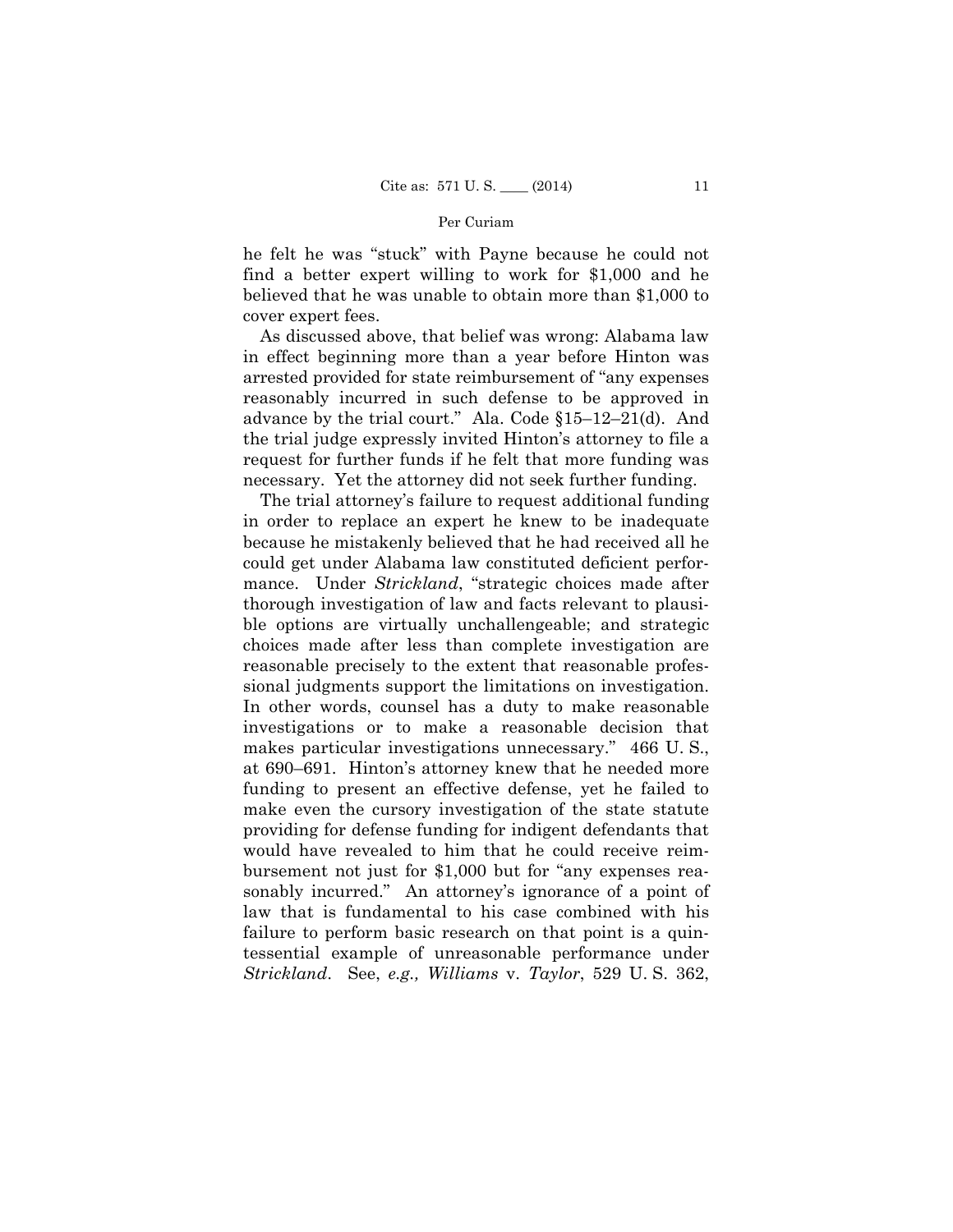## Per Curiam

395 (2000) (finding deficient performance where counsel "failed to conduct an investigation that would have uncovered extensive records [that could be used for death penalty mitigation purposes], not because of any strategic calculation but because they incorrectly thought that state law barred access to such records"); *Kimmelman* v. *Morrison*, 477 U. S. 365, 385 (1986) (finding deficient performance where counsel failed to conduct pretrial discovery and that failure "was not based on 'strategy,' but on counsel's mistaken belie[f] that the State was obliged to take the initiative and turn over all of its inculpatory evidence to the defense").

We wish to be clear that the inadequate assistance of counsel we find in this case does not consist of the hiring of an expert who, though qualified, was not qualified enough. The selection of an expert witness is a paradigmatic example of the type of "strategic choic[e]" that, when made "after thorough investigation of [the] law and facts," is "virtually unchallengeable." *Strickland*, 466 U. S., at 690. We do not today launch federal courts into examination of the relative qualifications of experts hired and experts that might have been hired. The only inadequate assistance of counsel here was the inexcusable mistake of law—the unreasonable failure to understand the resources that state law made available to him—that caused counsel to employ an expert that *he himself* deemed inadequate.

B

Having established deficient performance, Hinton must also "show that there is a reasonable probability that, but for counsel's unprofessional errors, the result of the proceeding would have been different. A reasonable probability is a probability sufficient to undermine confidence in the outcome." *Id.,* at 694. "When a defendant challenges a conviction, the question is whether there is a reasonable probability that, absent the errors, the factfinder would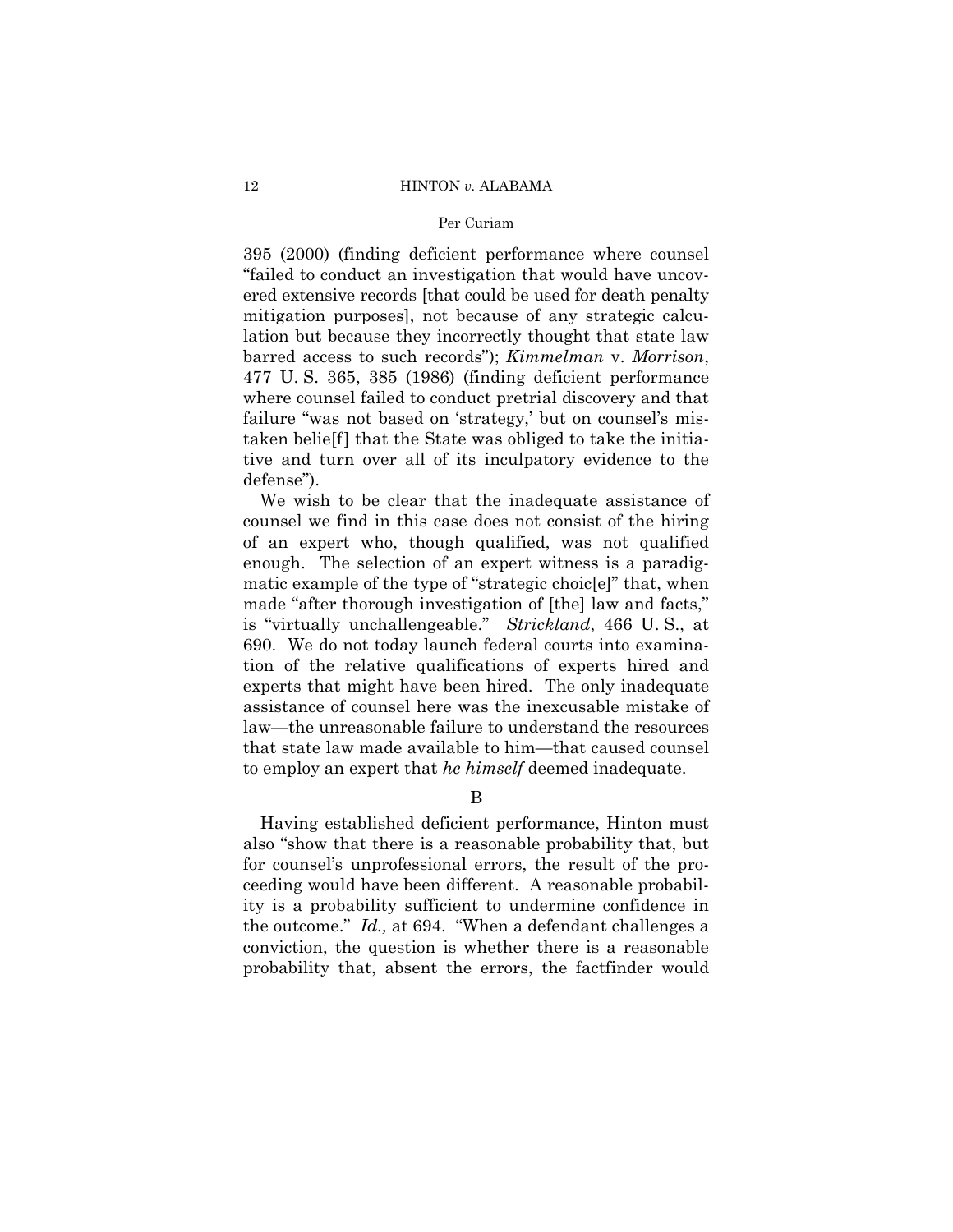have had a reasonable doubt respecting guilt." *Id.,* at 695.

The Court of Criminal Appeals held, and the State contends in its brief in opposition to certiorari, that Hinton could not have been prejudiced by his attorney's use of Payne rather than a more qualified expert because Payne said all that Hinton could have hoped for from a toolmark expert: that the bullets used in the crimes could not have been fired from the Hinton revolver. See 2006 WL 1125605, \*31 ("[E]ven assuming that counsel's apparent ignorance that the cap on expert expenses had been lifted constituted deficient performance . . . , the appellant has not shown that he was prejudiced by that deficient performance"). It is true that Payne's testimony would have done Hinton a lot of good *if the jury had believed it*. But the jury did not believe Payne. And if there is a reasonable probability that Hinton's attorney would have hired an expert who would have instilled in the jury a reasonable doubt as to Hinton's guilt had the attorney known that the statutory funding limit had been lifted, then Hinton was prejudiced by his lawyer's deficient performance and is entitled to a new trial.

 does not, taken alone, demonstrate that Hinton is guilty. That the State presented testimony from two experienced expert witnesses that tended to inculpate Hinton Prosecution experts, of course, can sometimes make mistakes. Indeed, we have recognized the threat to fair criminal trials posed by the potential for incompetent or fraudulent prosecution forensics experts, noting that "[s]erious deficiencies have been found in the forensic evidence used in criminal trials.... One study of cases in which exonerating evidence resulted in the overturning of criminal convictions concluded that invalid forensic testimony contributed to the convictions in 60% of the cases." *Melendez-Diaz* v. *Massachusetts*, 557 U. S. 305, 319 (2009) (citing Garrett & Neufeld, Invalid Forensic Science Testimony and Wrongful Convictions, 95 Va. L. Rev. 1, 14